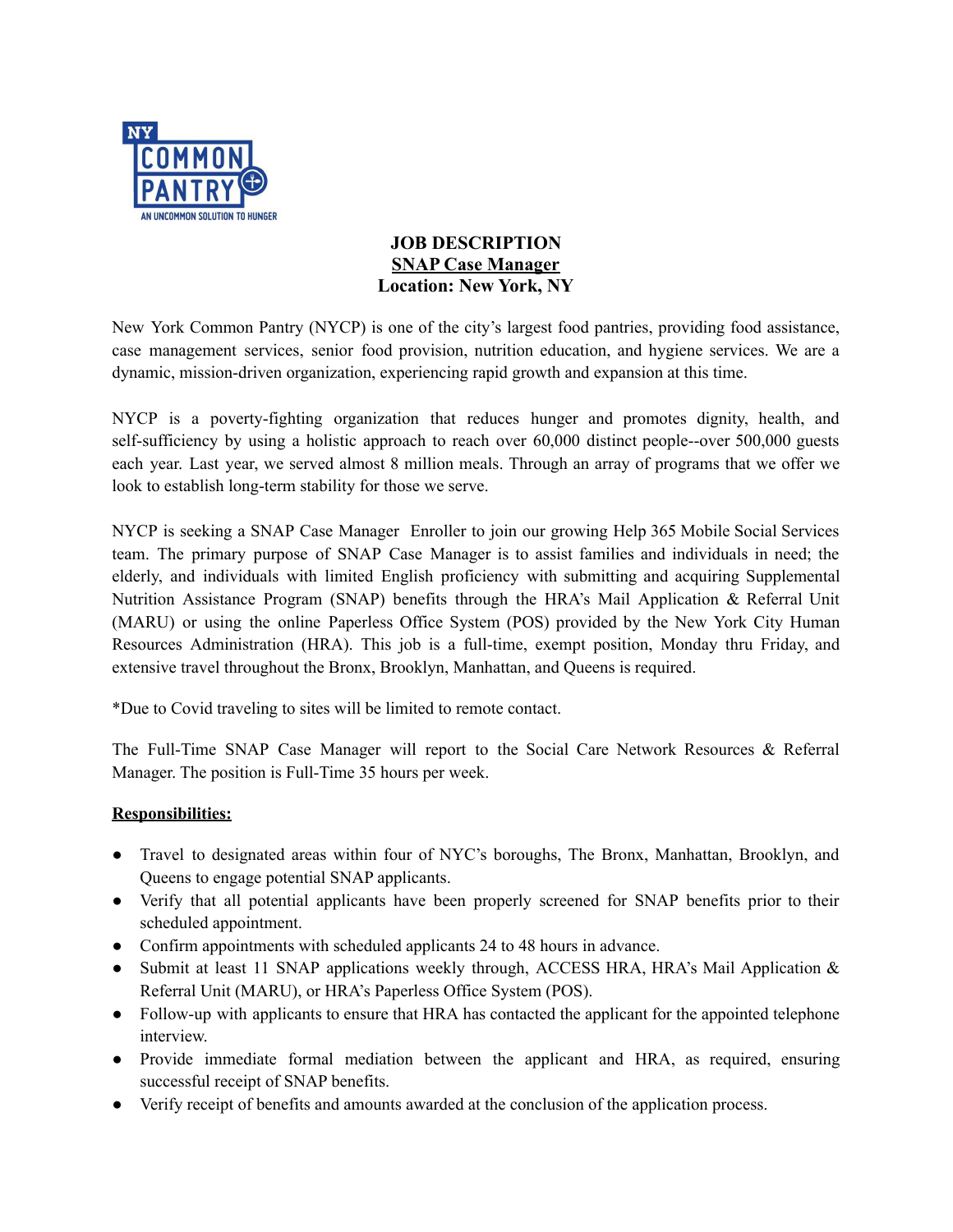- Maintain accurate tracking spreadsheets of SNAP applications submitted and the benefits received.
- Present referrals to NYCP pantry program; complete intake and orient participants on the program rules and regulations.
- Other responsibilities as assigned.

### **Qualifications**:

- Must be completely Fluent in both English and Spanish.
- A Bachelor's degree in Social Work or related area of study is preferred.
- Commitment to helping the communities in need and NYCP's work and mission.
- Understanding of the eligibility requirements for SNAP.
- Minimum of 2 years experience working in Human Services or related fields.
- Previous experience with POS preferred but not mandatory.
- Knowledge of public benefits and systems required
- Computer literate and clerical skills with typing at least 25 wpm.
- Understanding of Case Management databases and Excel spreadsheets is a plus.
- Comfortable with extensive traveling and working with diverse populations.
- Highly organized.

This is not an exhaustive list of all responsibilities, duties, skills, efforts or requirements, or working conditions associated with the job. While this is intended to be an accurate reflection of the current job, management reserves the right to revise the job or to require that other or different tasks be performed as assigned. This description does not constitute a contract of employment and *NYCP may exercise its employment-at-will rights at any time.*

Please note that NYCP requires all employees to be fully vaccinated against COVID-19 as a condition of employment. Accordingly, successful candidates must be fully vaccinated against COVID-19 and submit proof of vaccination prior to the commencement of employment, unless they qualify for a reasonable accommodation for bona fide medical or religious reasons. This ensures that NYCP's employees and participants are protected and the organization can safely operate.

#### **To Apply:**

Please submit your resume and cover letter to: [jobs@nycommonpantry.org](mailto:jobs@nycommonpantry.org)

If you'd like to apply via mail, please submit your application to the address below:

Human Resources Department New York Common Pantry 8 East 109th Street New York, NY 10029

New York Common Pantry is an Equal Opportunity Employer and is committed to providing equal employment opportunities to you without regard to race, creed, color, religion, national origin, sex, sexual

orientation, pregnancy, marital status, age, veteran status, medical condition or disability, genetic information, gender identity, or any other protected status.